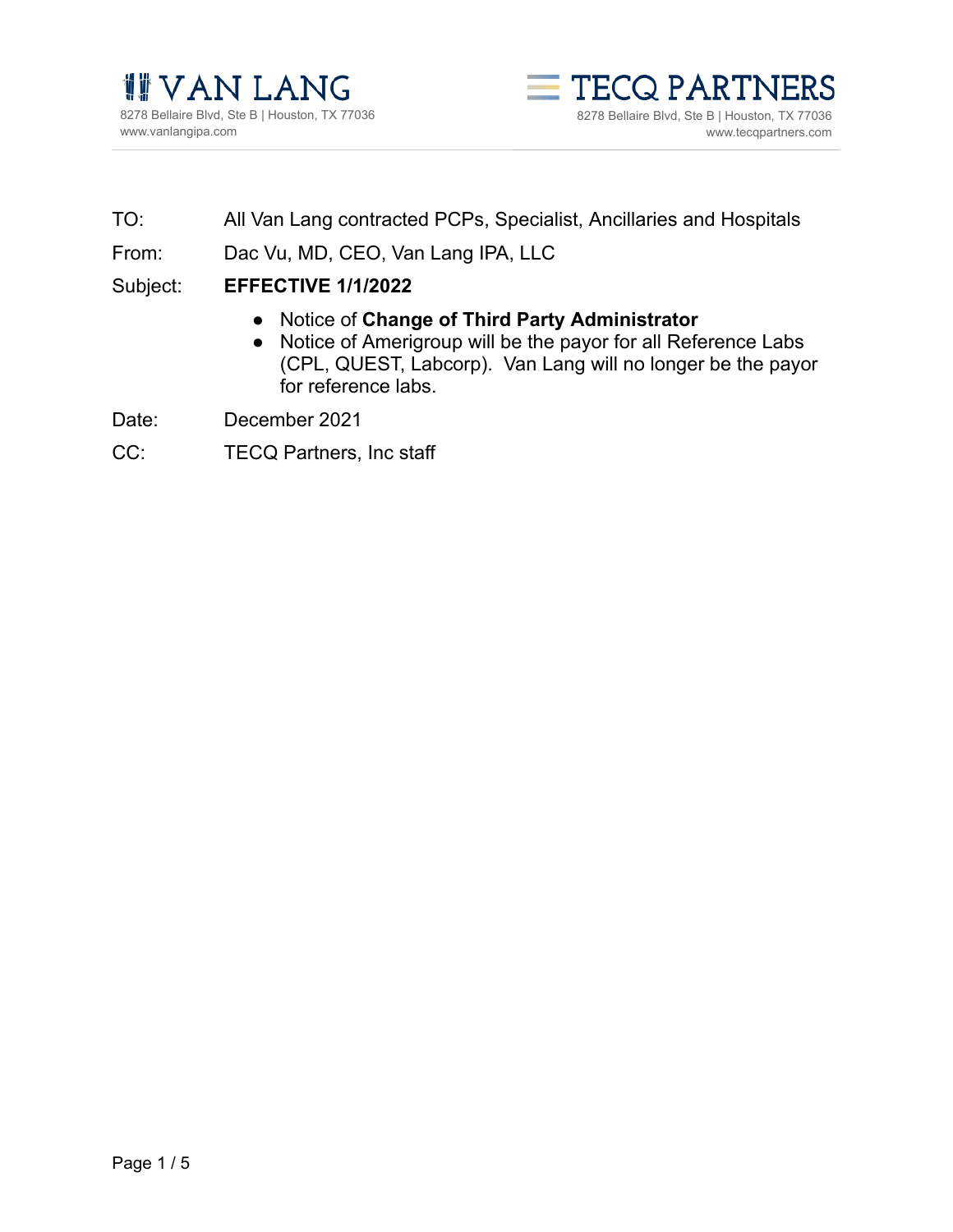



## **IMPORTANT**

# **CHANGE OF THIRD PARTY ADMINISTRATION NOTICE**

## **Effective January 1, 2022**

We are excited to share Van Lang's goal of creating a premier healthcare experience to our providers and patients. We hope to accomplish our goal by bringing Van Lang IPA ("Van Lang") third party administration (TPA) functions local to Houston. Van Lang IPA will transition our administrator from MSOSoCal to TECQ Partners. This transition will occur **January 1, 2022** for claims processing, prior authorization, utilization management, credentialing and recredentialing. Please check [www.tecqpartners.com](http://www.tecqpartners.com/) periodically for provider resources & updates as we get closer to 1/1/2022.

#### **Claims**

Claims processing for Van Lang will change beginning 01/01/2022. There are **important clearinghouse and claims processing changes,** as noted below**.** We accept electronic and paper claims. Faxed claims are not accepted. A valid Provider rendering NPI is required for claims processing.

#### **Electronic Payment**

To receive electronic claims payment, you can start to enroll immediately for electronic fund transfer (EFT) by registering at [https://www.tecqpartners.com/go/eft.](https://www.tecqpartners.com/go/eft) Payment via electronic fund transfer is applicable only for claims submitted to Van Lang after the date of service of 1/1/2022. Fees may be associated with EFT payments. Consult with your financial institution about specific rates.

| <b>Dates</b>                   | Department | Activity                                                                               | Action Steps for your practice                                            |
|--------------------------------|------------|----------------------------------------------------------------------------------------|---------------------------------------------------------------------------|
| <b>Available</b><br><b>Now</b> | Claims     | <b>Electronic Claims Payment</b><br>Registration is Required for<br>electronic payment | Enroll <b>NOW</b> electronic payment at<br>www.tecqpartners.com/Go/EFT    |
| 01/01/2022                     | Claims     | Please do NOT change your<br>billing process until 1/1/2022                            | Beginning 1/1/2022 send claims<br>to SDS Clearinghouse Payer ID:<br>77036 |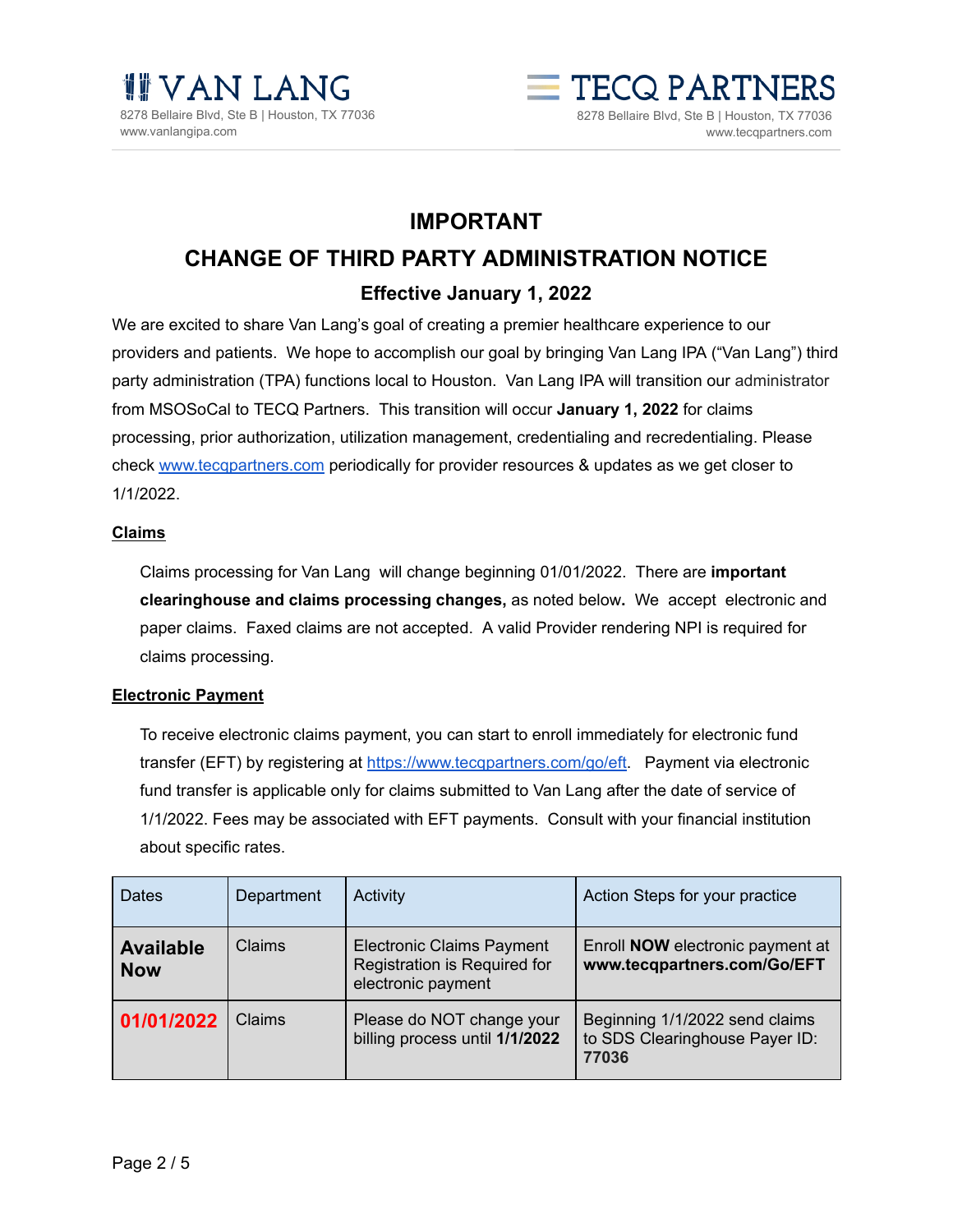

8278 Bellaire Blvd, Ste B | Houston, TX 77036 www.vanlangipa.com



8278 Bellaire Blvd, Ste B | Houston, TX 77036 www.tecqpartners.com

|            | Claims                    | Online processing                                                                     | Check www.tecqpartners.com<br>periodically for updates                                           |
|------------|---------------------------|---------------------------------------------------------------------------------------|--------------------------------------------------------------------------------------------------|
|            | Claims                    | ERA 835 replaces the paper<br>version of the EOR<br>(explanation of<br>reimbursement) | Check www.tecqpartners.com<br>periodically for updates for<br>accessing 835 files electronically |
| 01/01/2022 | Pre -<br>authorization    | Submit and track<br>pre-authorization<br>electronically.                              | Check www.tecqpartners.com<br>periodically for updates                                           |
| 01/01/2022 | Credentialing<br>& Recred | Keep your CAQH profile<br>updated & attestation<br>current.                           | Check www.tecqpartners.com<br>periodically for updates                                           |

#### **Member ID - Amerigroup - Effective Jan 1, 2022**



|                                                                                                | Customer Service:<br>TTY:    | 1-833-713-1304<br>711 |
|------------------------------------------------------------------------------------------------|------------------------------|-----------------------|
| Members: Present this ID card to your                                                          | Pharmacy Member Srvc:        | 1-833-371-1080        |
| healthcare provider before you receive services                                                | <b>Help for Pharmacists:</b> | 1.833.377.4266        |
| or supplies. See your Evidence of Coverage for<br>covered services.                            | Providers:                   | 1-866-805-4589        |
| Providers and Hospitals: Prior authorization                                                   | Dental:                      | 1-888-700-0992        |
| is required for all non emergency admissions                                                   | 24/7 NurseLine:              | 1-866-805-4589        |
| and certain services. For emergency<br>admissions, please call within 24 hours<br>of treatment | SilverSneakers:              | 1.855.741.4985        |
| Claims: Van Lang IPA<br>P.O. Box 211406                                                        |                              |                       |
| Eagan, MN 55121                                                                                |                              |                       |
| www.tecapartners.com                                                                           |                              |                       |
| Pharmacy Claims: P.O. Box 52077                                                                |                              |                       |
| Phoenix, AZ 85072-2077                                                                         |                              |                       |

### **About EFT**

EFT payment transactions are reported in a CCD+, NACHA Automated Clearing House (ACH) corporate payment format. Your financial institution must be able to receive NACHA files for EFT payment. Fees may be associated with EFT payments. Consult with your financial institution for specific rates.

#### **About ERA**

The ERA (electronic remittance advice) replaces the paper version of the EOR (explanation of reimbursement).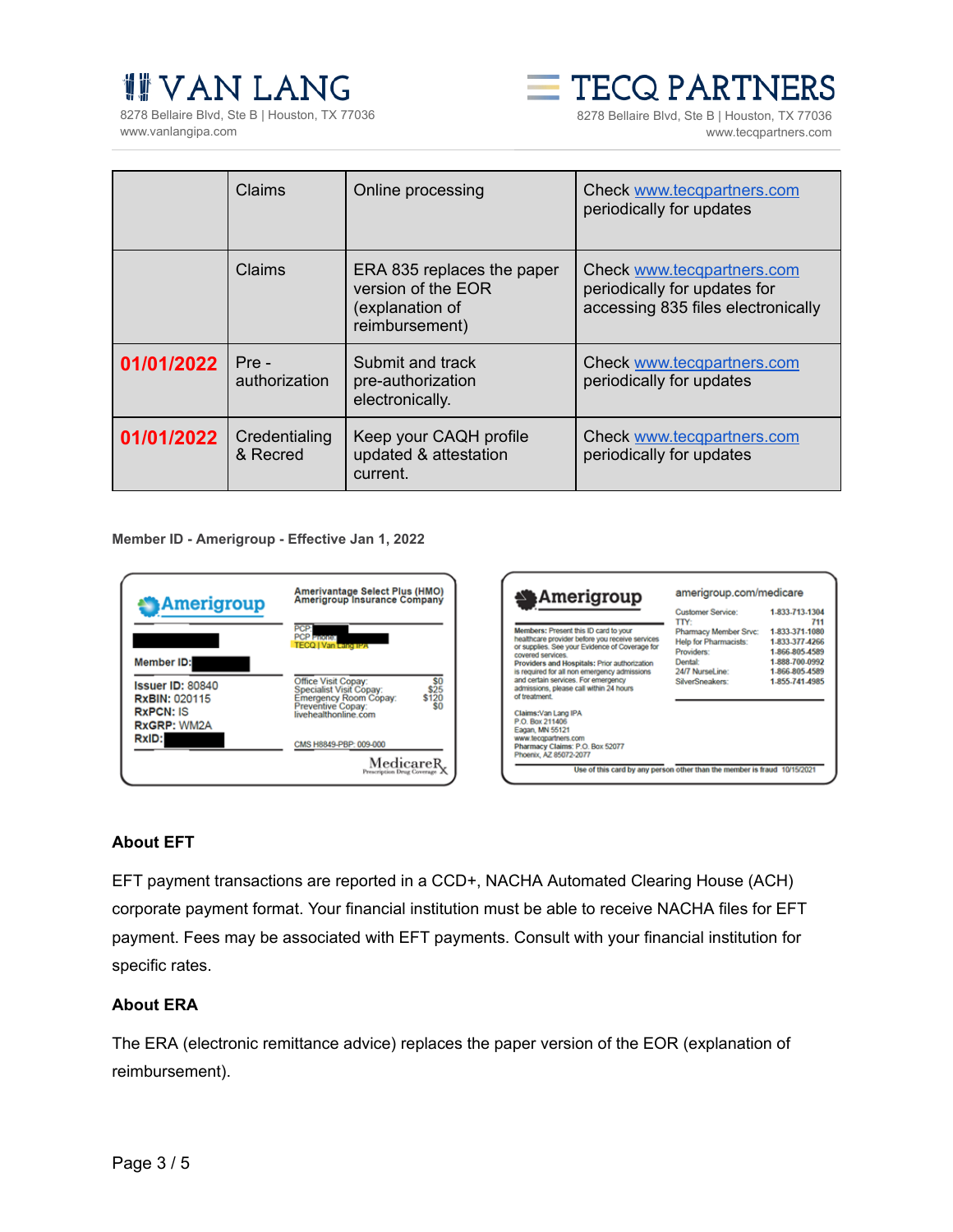



### For questions regarding this transition change, please contact:

| Department               | Name                          | Email                             | Phone                |
|--------------------------|-------------------------------|-----------------------------------|----------------------|
| Claims                   | Claims<br>Customer<br>Service | claims@tecqpartners.com           | 888.319.0777 ext 899 |
| <b>Provider Services</b> |                               | provider-support@tecqpartners.com | 888.319.0777 ext 799 |
|                          | Jeff Ngo                      | jeff.ngo@tecqpartners.com         | 888.319.0777 ext 750 |
|                          | <b>Tiffany Dao</b>            | tiffany.dao@tecqpartners.com      | 888.319.0777 ext 751 |